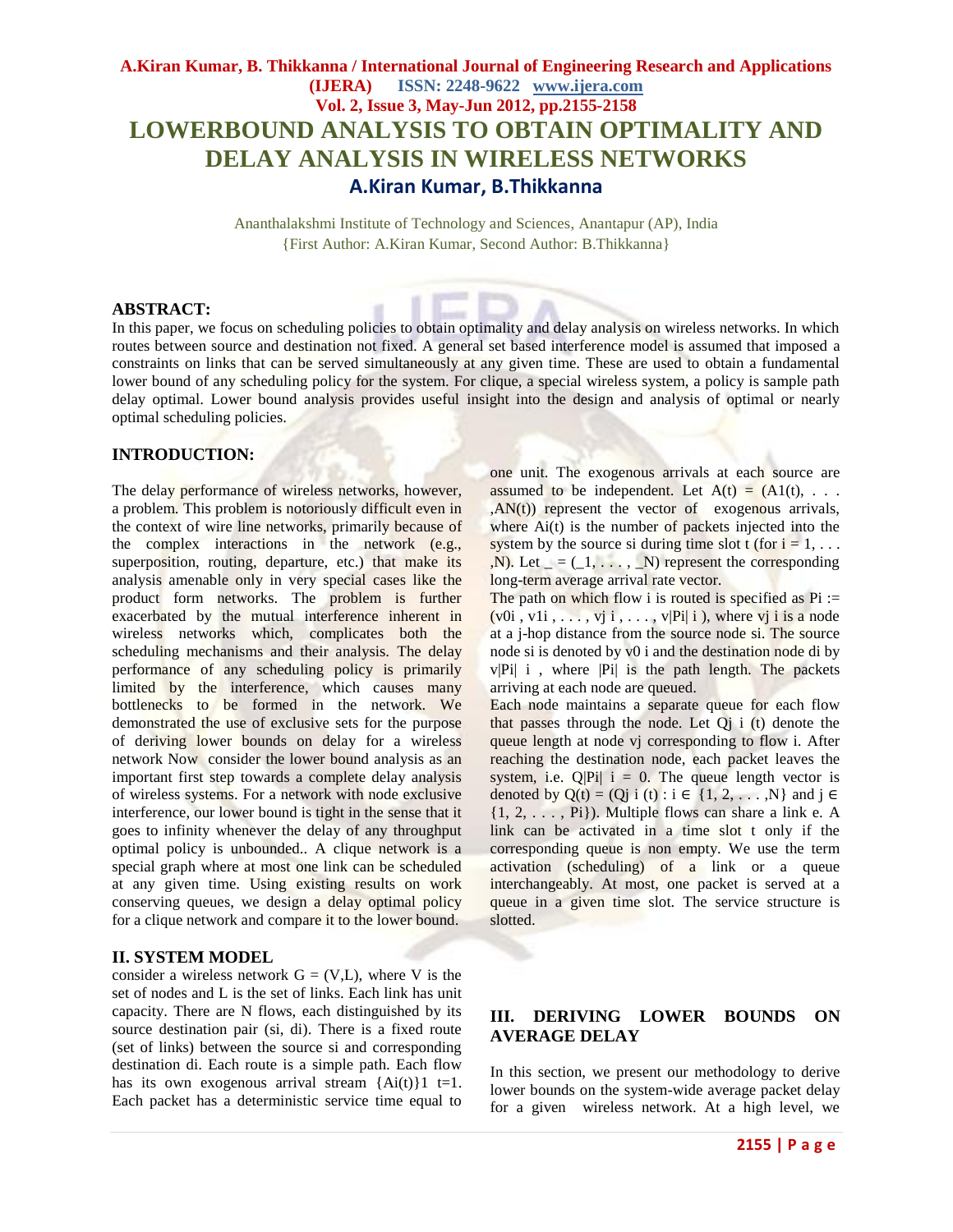# **A.Kiran Kumar, B. Thikkanna / International Journal of Engineering Research and Applications (IJERA) ISSN: 2248-9622 www.ijera.com Vol. 2, Issue 3, May-Jun 2012, pp.2155-2158**

partition the flows into several groups. Each group passes through a (K, X)-bottleneck and the queuing for each group is analyzed individually. The grouping is done so as to maximize the lower bound on the system wide expected delay. For flows passing through a given bottleneck (a group), we lower bound the sum of queues upstream and downstream of the bottleneck separately. We *reduce* the analysis of queuing *upstream*  of a (K, X)-bottleneck to studying single queue systems fed by appropriate arrival processes. These arrival processes are simple functions of the exogenous arrival processes of the original network. A separate lower bound can be established for the queues downstream of the network. The lower bound on the system-wide average delay of a packet is then computed using the statistics of the exogenous arrival processes. We derive analytical expressions of the lower bounds for a large class of arrival processes. In this section, we first characterize the bottlenecks in the system. Our analysis justifies the reduction of a  $(K, X)$ -bottleneck to a single queue system fed by appropriate arrival processes. Finally, we present a greedy algorithm which takes as input, a system with N flows and possibly multiple bottlenecks, and returns a lower bound on the systemwide average packet delay.

# **IV. DESIGN OF DELAY EFFICIENT POLICIES**

We address the important question of designing a delay-efficient scheduler for general wireless networks. We will see that although delay optimal policies can be derived for some simple networks like the clique, deriving such policies in general is extremely complex. Intuitively, such a scheduler must satisfy the following properties.

#### *A. Clique*

A clique network is one in which the interference constraints allow only one link to be scheduled at any given time.

Design a scheduling policy that minimizes the total number of packets in the system at all times for every sequence of arrivals. This is also known as *sample path delay optimality*. In particular, we will show that for the given network, scheduling the packet which is closest to its destination is optimal.

#### *B. Back-Pressure Policy*

The back-pressure policy may lead to large delays since the backlogs are progressively larger from the destination to the source. The packets are routed only from a longer queue to a shorter queue and certain links may have to remain idle until this condition is met. Hence, it is likely that all the queues upstream of a bottleneck will grow long leading to larger delays. A common observation of the optimal policies for the clique and the tandem network is that increasing the priority of packets which are close to the destination reduces the delay.

A throughput-optimal scheduling policy. Define the differential backlog of flow i passing

through a link

$$
\nabla Q_i^e = (Q_i^{j_i})^\alpha - (Q_i^{j_i+1})^\alpha, \qquad \text{for some } \alpha > 0.
$$

as

For each link, the flow with the maximum differential backlog is chosen.

The link-scheduling component schedules the activation vector with the maximum weight at every time slot.

#### **Flow Scheduling**

For each link  $e \in L$ , find the flow with the maximum differential backlog

$$
f_e^*(t) = \operatorname{argmax} \nabla Q_i^e \tag{27}
$$

Assign weights to every link

$$
w_e = \max(\nabla Q_{f_e^*}^e, 0) \tag{28}
$$

#### **Link Scheduling**

Schedule the maximum weighted matching

$$
\mathbf{I}(t) = \underset{\mathbf{J} \in \mathcal{J}}{\operatorname{argmax}} \langle \mathbf{w}, \mathbf{J} \rangle \tag{29}
$$

where for two vectors **x** and **y**,  $\langle \mathbf{x}, \mathbf{y} \rangle = \sum_l x_l y_l$ denotes the inner product.

#### **V. ILLUSTRATIVE EXAMPLES**

Clique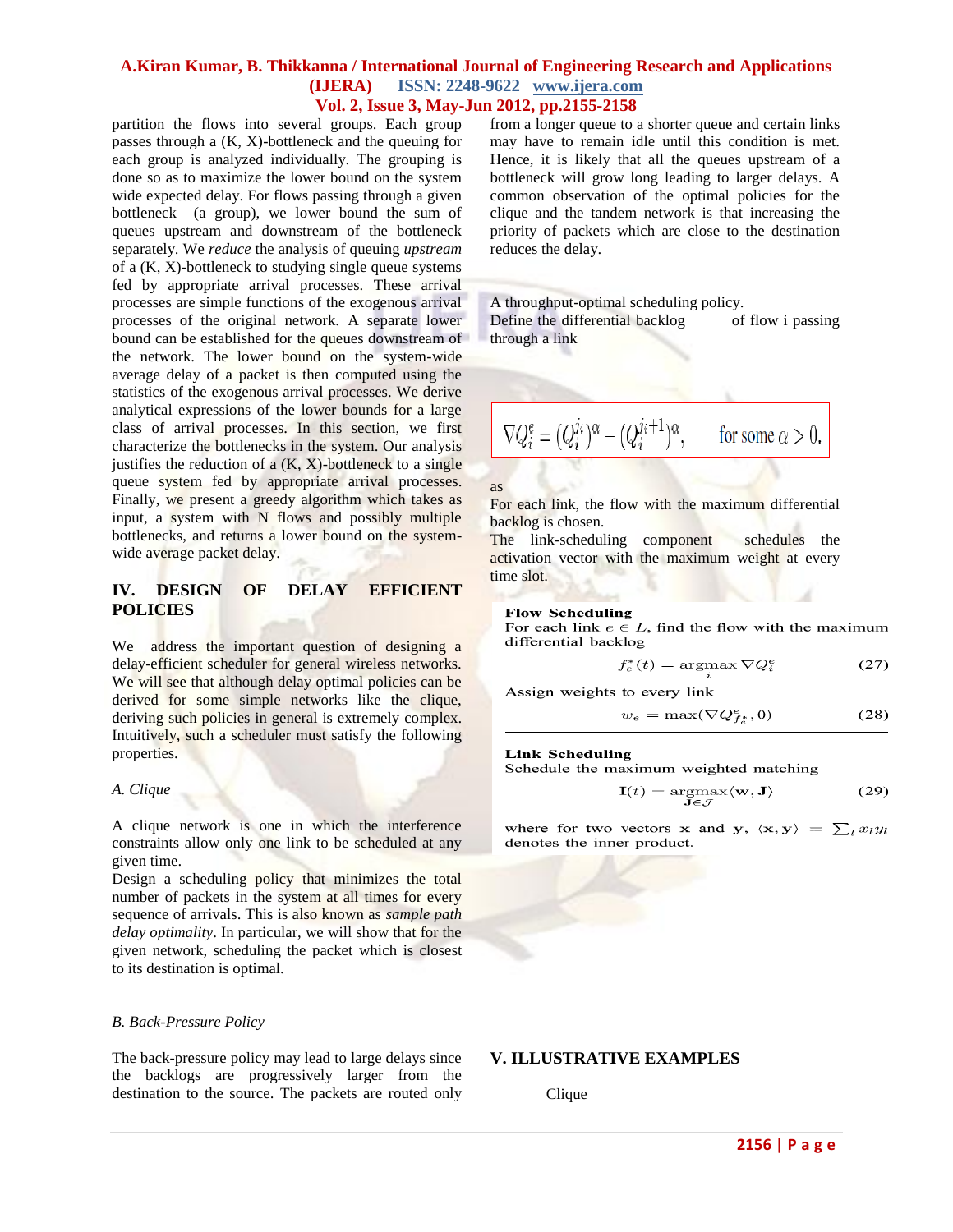

#### **REFERENCES**

[1] H. Balakrishnan, C. Barrett, V. Kumar, M. Marathe, and S. Thite. The distance-2 matching